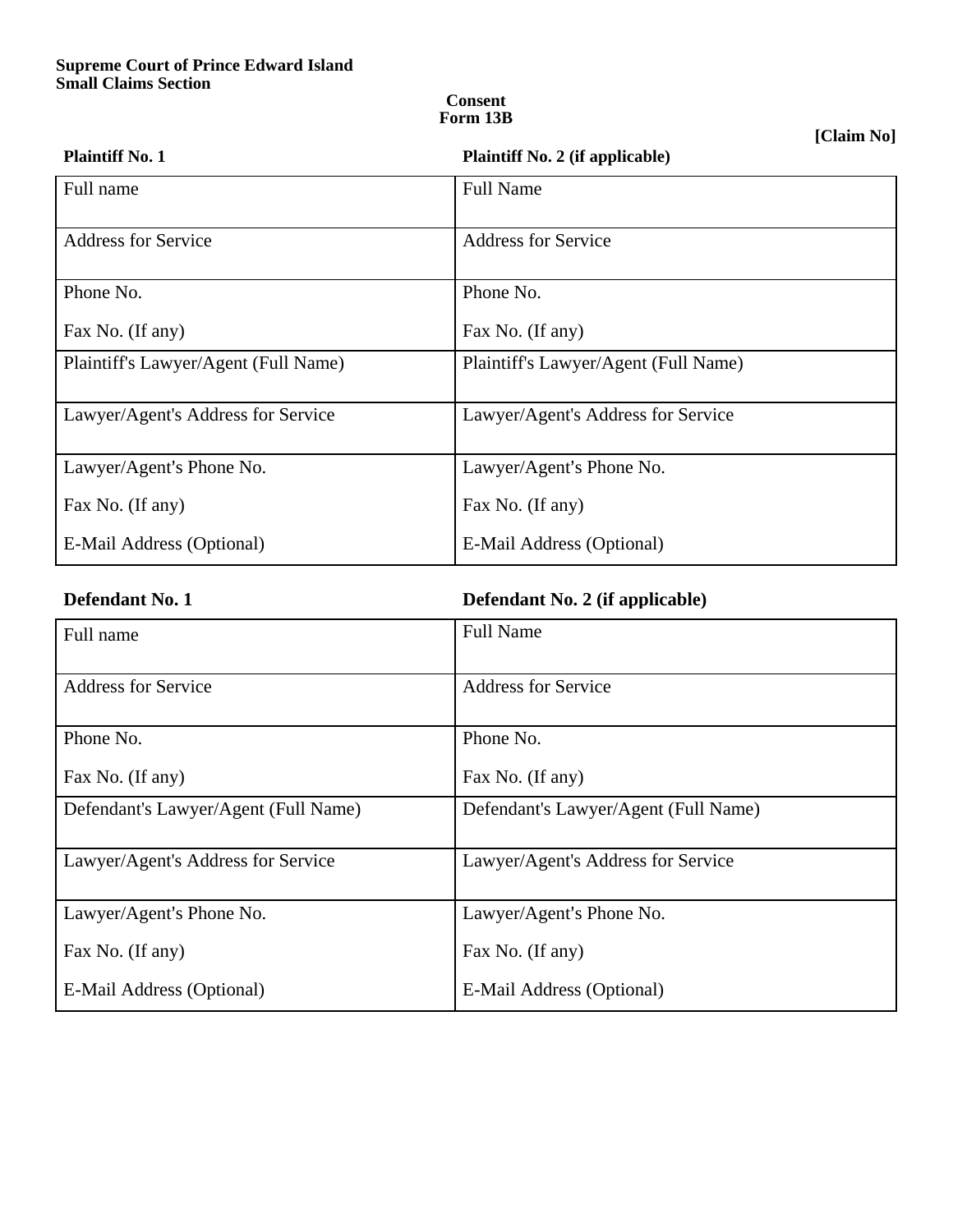| $I/We$ ,                                                                                                                                                                                     |  |  |  |  |  |
|----------------------------------------------------------------------------------------------------------------------------------------------------------------------------------------------|--|--|--|--|--|
| (Name of Party(ies))                                                                                                                                                                         |  |  |  |  |  |
| consent to the following:                                                                                                                                                                    |  |  |  |  |  |
| the judge or Prothonotary conducting the pre-trial conference may order final judgment in this matter, if a<br>mediated settlement is not reached and all parties signed this consent.       |  |  |  |  |  |
| the Defendant defaulted in making payment(s) to me under a proposal of terms of payment in the Defence (Form                                                                                 |  |  |  |  |  |
| (Date)<br>the Debtor defaulted in making payment(s) to me under an Order for periodic payment and I waive the default up<br>to the following date: $\underbrace{\hspace{2cm}}$ (Date) (Date) |  |  |  |  |  |
| a document containing 16 or more pages, including the cover page and backsheet, may be served by fax between<br>8:00 a.m. and 5:00 p.m.                                                      |  |  |  |  |  |
| _________________, who has been noted in default, may:<br>(Name of Defendant)<br>file a Defence<br>take the following step in the proceeding:                                                |  |  |  |  |  |
| (Name of step of proceeding)<br>the matters discussed at the pre-trial conference may be disclosed to:                                                                                       |  |  |  |  |  |
| (Name of party/person)                                                                                                                                                                       |  |  |  |  |  |
| payment<br>(Name of Debtor)<br>at an examination hearing on the following term:                                                                                                              |  |  |  |  |  |

\_\_\_\_\_\_\_\_\_\_\_\_\_\_\_\_\_\_\_\_\_\_\_\_\_\_\_\_\_\_\_\_\_\_\_\_\_\_\_\_\_\_\_\_\_\_\_\_\_\_\_\_\_\_\_\_\_\_\_\_\_\_\_\_\_\_\_\_\_\_\_\_\_\_\_\_\_\_\_\_\_\_\_\_\_\_\_\_\_\_